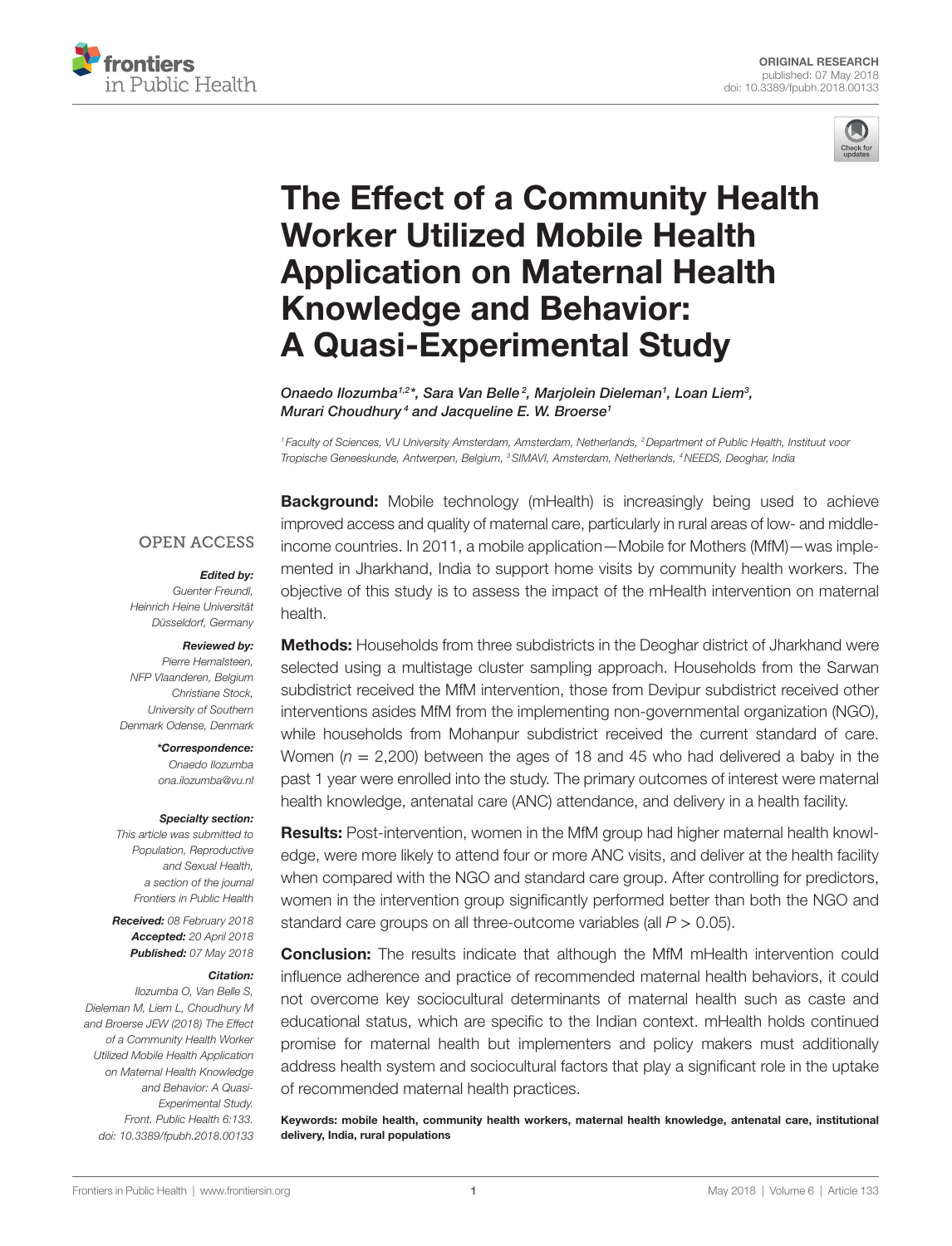# INTRODUCTION

Over the last decade, the ownership of mobile phones in low- and middle-income countries (LMICs) has significantly increased and influenced numerous domains [\(1–](#page-8-0)[3](#page-8-1)). It is estimated that about 95% of the world's population is currently connected to a mobile network ([2\)](#page-8-2). This increased availability of mobile phones and their relative ease of use have led to the development of the field of mobile health (mHealth). "mHealth" is defined as a medical and public health practice supported by mobile devices, such as mobile phones, patient monitoring devices, personal digital assistants, and other wireless devices ([4\)](#page-8-3). In LMICs, many mHealth interventions have been developed for the domain of maternal health care with applications for antenatal care (ANC), delivery, and postnatal care [\(5\)](#page-8-4). Despite improvements in maternal mortality since 1990, including a 45% reduction in maternal mortality and 71% of births globally attended by a health professional, maternal mortality still remains high at an estimated 289,000 deaths annually, with LMIC accounting for approximately 99% of all maternal deaths ([6](#page-8-5)). mHealth has generated much interest as a possible solution to overcoming many of the recognized barriers to maternal health care in LMICs including poor infrastructure, lack of electricity, the shortage of skilled health-care workers, remote communities, and the distance to services ([4](#page-8-3)). The World Health Organization (WHO) recommendations to achieve further maternal mortality reduction include the following: four or more ANC visits during pregnancy, a skilled birth attendant at delivery, and access to postnatal care ([6](#page-8-5), [7](#page-8-6)). Achieving these WHO recommended guidelines are frequently the focus of maternal mHealth interventions.

"Mobile health" interventions are often utilized for client education and behavior change, data collection and reporting, and human resource management ([8\)](#page-8-7). Maternal mHealth interventions in LMICs have routinely targeted two groups of end users: health workers and pregnant women or new mothers. The inclusion of community health workers (CHWs) in these interventions is motivated by the fact that in many health systems, CHWs form an integral part of the health system, delivering maternal, and child health services at community level (and form the liaison with the pregnant women or the communities) ([9](#page-8-8)[–11](#page-8-9)). There is evidence in the literature for the effectiveness of mHealth interventions in increasing the utilization of maternal services by pregnant women and improvement in their emotional well-being ([12–](#page-9-0)[15](#page-9-1)). However, most of this evidence comes from the utilization of unidirectional text messages, i.e., women receive a text message on their phones and do not reply [\(15\)](#page-9-1). Studies on the use of mHealth applications by CHW are focused on Sub-Saharan Africa and utilize unidirectional or multidirectional text messaging, i.e., women can respond to messages they

receive ([16](#page-9-2)). There is, however, less known about the effectiveness of mobile applications, utilized by CHWs during home visits on the health outcomes of pregnant women. The objective of this study is to measure whether a CHW-oriented mHealth intervention improves the level of knowledge of maternal health of the pregnant women and health-seeking behavior.

In India, the program Mobile for Mothers (MfM) was implemented to strengthen the role of CHWs in improving maternal health outcomes. The project was implemented between 2011 and 2015 in Deoghar block in Jharkhand State, India. MfM was a collaborative effort between regional and international non-governmental organizations (NGOs) including NEEDS (India) and SIMAVI (Netherlands). The accompanying research employed a mixed methods case study design using both qualitative and quantitative tools to assess the effectiveness of MfM among pregnant women. The two target groups of the program were CHWs and pregnant women. The objectives were to (1) improve the delivery of services of CHWs to pregnant women, specifically by providing information and referral services; (2) increase the knowledge and health-seeking behavior of pregnant women in selected rural communities; and (3) improve the collection of key health indicators related to safe motherhood at Block level, which would help district level authorities to better monitor implementation. This study focuses on presenting quantitative results of the evaluation of objective ([2](#page-8-2))—to increase the knowledge and health-seeing behavior of pregnant women in selected rural communities; the qualitative results are presented in Ilozumba et al. ([17\)](#page-9-3).

# MATERIALS AND METHODS

### **Context**

According to the recent estimates by the WHO, maternal mortality in India accounts for approximately 15% of global maternal deaths ([6](#page-8-5)). The intervention, MfM was conducted in Jharkhand state, a region with poor maternal health indicators. Jharkhand was 1 of the 18 states explicitly named in the National Rural Health Mission program mission, which addresses the marked differences in health indicators between rural and urban communities, particularly for women and children. A major component of the NHRM was the creation of new category of CHWs, the Accredited Social Health Activists (ASHAs). Due to the lower literacy levels among women in Jharkhand compared with the national level (56 vs. 65%), ASHAs in Jharkhand are not required to have completed class eight education [\(18](#page-9-4)). The intervention site, Deoghar block, is a subdistrict of Jharkhand that comprises panchayats and villages. As in Jharkhand state, the majority of the population of Deoghar resides in rural areas (82.6%), and the illiteracy rate is 52% ([18\)](#page-9-4). Most recent reports indicate that the percentage of women who received three or more ANC sessions was 48.7%, compared with 60.2% at state level. Institutional delivery was also lower at 39% compared with the state level of 46.2% [\(18](#page-9-4)).

# Description of the Intervention

Each ASHA was equipped with an inexpensive Nokia phone that ran free open source software that contains registration forms,

**Abbreviations:** ANC, antenatal care; AOR, adjusted odds ratio; ASHA, Accredited Social Health Activist; CHWs, community health workers; CI, confidence interval; LMICs, low- and middle-income countries; mHealth, mobile health; NGO, nongovernmental organization; NRHM, National Rural Health Mission; OBC, other backward caste; OR, odds ratio; PDAs, personal digital assistants; MfM, Mobile for Mothers; PSS, power and sample size; PSU, Primary Sampling Units; SC, scheduled caste; ST, scheduled tribe; WHO, World Health Organization.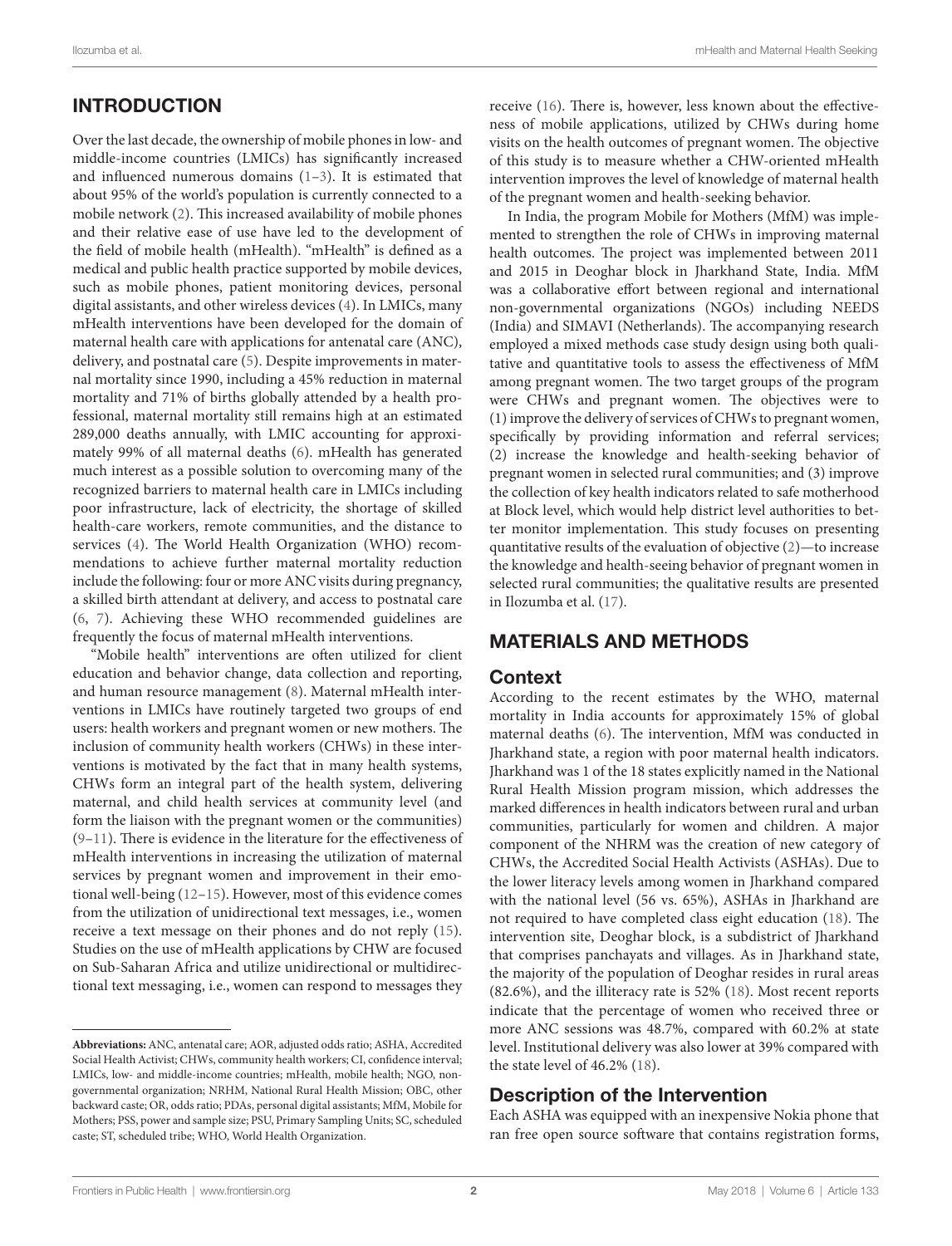checklists, danger sign monitoring, and educational prompts. ASHAs used MfM during home visits to communicate with pregnant women throughout the duration of the program. The mobile application also utilized multimedia functions, meaning that information was presented to the pregnant woman or mother through text, pictures, and also voice prompts. The technological features of the mobile application included the following: (1) voice-based text processions, (2) an alert function when the ASHA should visit the client at home, and (3) the storage of information on the mobile phone. The information was all uploaded to a cloud function managed by a dedicated technology specialist at the local NGO, NEEDS.

#### Study Population and Study Design

This was a quasi-experimental cross-sectional study with three groups: (1) an intervention group that received MfM in addition to NGO existing interventions; (2) a quasi-control group that received NGO programs; and (3) a standard care group that only received standard care government programs. All groups received standard care government programs that included the recruitment and support of ASHAs, the Mahatma van scheme, which made ambulances available, and the National Population Stabilization Fund (JSK) scheme, which provided financial incentives for women delivering at the hospital. The quasi-control group (NGO group) in addition to the standard care government offerings also received targeted interventions from NEEDS NGO. These included delivering maternal health education messages among others through dramas and dance, and programs geared at increasing male involvement in maternal health.

Data were collected between Novembers 2015 and January 2016 in Deoghar block. Sample size calculations were conducted with an assumed indicator level of 50% and with a margin of error of  $\pm$ 5% [i.e., the confidence interval (CI) for the coverage estimate is 45–55%] and with a design effect of 1.75 magnitude. This led to a total sample size of 2,200 women, with 740 women per group. Respondents were females between the ages of 18 and 45 currently living in Deoghar, who had delivered in the last 12 months. This study design utilized a multistage cluster sampling approach. Primary Sampling Units, i.e., villages in this case were randomly selected from a list of all villages in each block using a power and sample size analysis. Furthermore, a complete house listing was done to identify the eligible respondents. All households having at least one eligible respondent were included in an Eligible Households Form. The required number of households was selected from the sampling frame through systematic random sampling. In each selected household, one eligible respondent was selected and interviewed.

#### Definition of Variables

Interviewers collected the data using a pretested questionnaire. The questionnaire contained all questions in both English and Hindi. The questionnaire consisted of questions related to sociodemographic characteristics: age, age at marriage, age at first delivery, caste [scheduled tribe (ST), scheduled caste (SC), other backward caste (OBC), and other], religion (Hindu, Muslim, Christian, and others), and education level completed of surveyed women and their spouses. Caste was of particular importance, as

the role of caste in India has been found significant for maternal health care ([19\)](#page-9-5). SCs and STs are on the lowest level of the Indian caste hierarchy and have limited access to educational, social, and economic resources. OBCs are also lower caste but are regarded more favorably than the SC/ST.

This study had three main outcomes related to maternal health: (1) maternal health knowledge, (2) ANC attendance, and (3) delivery at a health facility. Maternal health knowledge was measured across five concepts associated with the main research outcomes, knowledge about the need for: ANC visits, tetanus injections, folic acid supplements, delivery danger signs, and importance about "5 cleans" during delivery. Women were asked how many ANC visits they attended, women were also asked to show their hospital health cards if they had them available. Women reported their delivery location, and for those who reported a facility-based delivery they specified whether they had attended a private hospital or community health center. Trained research assistants who were familiar with the region collected data.

#### Statistical Analysis

Primary data were double-entered into Excel spreadsheets by trained research assistants and exported to R software, version 1.0.136 by the researchers ([20](#page-9-6)). All data cleaning and analysis were performed in R. The analysis included three subsets: (1) MfM vs. standard care, (2) MfM vs. NGO, and (3) NGO vs. standard care. The first primary outcome examined was maternal health knowledge, measured as a binary variable where women were considered to have good maternal health knowledge if they answered yes to three of the knowledge questions. The second primary outcome examined was attending ANC services, transformed to a binary factor with women attending four or more ANC, and those who attended three or less. The third primary outcome examined was delivery at a health facility as a binary variable where women either delivered at a health facility or not. Descriptive univariate analyses were performed on the three data subsets. Bivariate analysis was used to investigate the difference in maternal health outcomes among the three different subgroups, and the relationship between maternal health outcomes and individual and household characteristics to evaluate possible confounders. Multivariable logistic regression models were built independently for each of the data sets for each outcome variable. The first model was a full model that contained all predictor variables regardless of their significance in the univariate and bivariate analysis. Variables were then removed in a backward step-wise approach to have a fully adjusted model including all potential predictors. Finally, adjusted odds ratios and 95% CIs were calculated for the effect of the MfM, NGO, and government interventions on maternal health knowledge, ANC attendance, and delivery at a health facility. An alpha level of 0.05 was used to assess statistical significance.

#### Ethics

Ethical approval for this study was obtained from the Institutional Review Board-Centre for Media Studies, New Delhi, India. All participating women aged 18–49 provided verbal consent [\(18](#page-9-4)). With consideration to the low literacy level among the study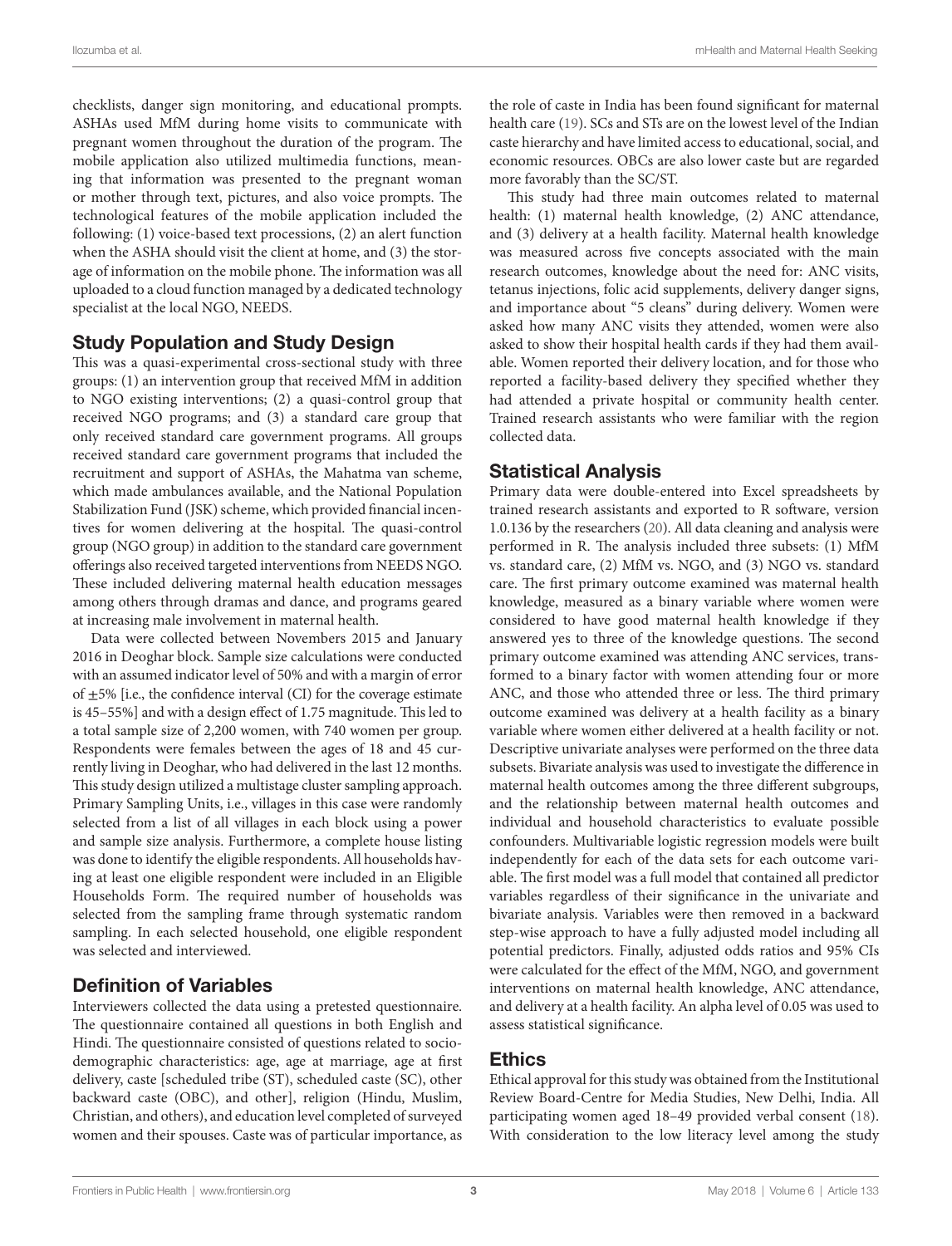population, verbal consent, rather than written or fingerprint documentation was obtained. The consent form was read in Hindi by the interviewer. All participants were informed in detail about the purpose of the study before the start of the interview. They were informed that the data collected were intended for research purposes only and that their data would not be shared with anyone other than essential research team. They were also told that they would not receive any payment for participating and could refuse to answer any questions or stop the survey at any point. No respondents refused to participate in the survey.

#### <span id="page-3-0"></span>**TABLE 1** | Descriptive characteristics of study population.

#### **RESULTS**

#### Characteristics of the Study Populations

Data analysis was conducted independently across the three data subsets: (1) MfM vs. standard care groups (2) MfM vs. NGO groups, and (3) NGO vs. standard care groups. As shown in **[Table 1](#page-3-0)**, the mean age of the participants across all three groups was 23 years with approximately half of women having 6 years or less of formal education. Approximately two out of three women reported that their spouses had more than 6 years of

| <b>Variables</b>                       | <b>Mobile for Mothers (MfM)</b><br>(intervention) vs. standard care |                               |            | <b>MfM</b> (intervention)<br>vs. non-governmental organization<br>(NGO) (quasi-control) |                               |            | NGO (quasi-control)<br>vs. standard care |                               |            |
|----------------------------------------|---------------------------------------------------------------------|-------------------------------|------------|-----------------------------------------------------------------------------------------|-------------------------------|------------|------------------------------------------|-------------------------------|------------|
|                                        | <b>Standard care</b><br>$(n = 739)^{a}$                             | <b>MfM</b><br>$(n = 728)^{a}$ | P-values   | <b>NGO</b><br>$(n = 733)^{a}$                                                           | <b>MfM</b><br>$(n = 728)^{a}$ | P-values   | <b>Standard care</b><br>$(n = 739)^{a}$  | <b>NGO</b><br>$(n = 733)^{a}$ | P-values   |
| <b>Individual characteristics</b>      |                                                                     |                               |            |                                                                                         |                               |            |                                          |                               |            |
| Age                                    |                                                                     |                               |            |                                                                                         |                               |            |                                          |                               |            |
| $\leq$ 20                              | 153 (20.7)                                                          | 181 (24.9)                    | 0.06       | 166 (22.6)                                                                              | 181 (24.9)                    | 0.32       | 153 (20.7)                               | 166 (22.6)                    | 0.37       |
| 21 and older                           | 586 (79.3)                                                          | 547 (75.1)                    |            | 567 (77.4)                                                                              | 547 (75.1)                    |            | 586 (79.3)                               | 567 (77.4)                    |            |
| Age at marriage                        |                                                                     |                               |            |                                                                                         |                               |            |                                          |                               |            |
| $\leq 18$                              | 406 (54.9)                                                          | 450 (59.1)                    | 0.11       | 406 (55.4)                                                                              | 430 (59.1)                    | 0.16       | 406 (54.9)                               | 406 (55.4)                    | 0.86       |
| $19 - 24$                              | 333 (45.1)                                                          | 298 (40.9)                    |            | 327 (44.6)                                                                              | 298 (40.9)                    |            | 333(45.1)                                | 327 (44.6)                    |            |
| Age at first pregnancy                 |                                                                     |                               |            |                                                                                         |                               |            |                                          |                               |            |
| $≤18$                                  | 304 (41.1)                                                          | 322 (44.2)                    | 0.23       | 343 (46.8)                                                                              | 322 (44.2)                    | 0.33       | 304(41.1)                                | 343 (46.8)                    | $0.02*$    |
| $19 - 24$                              | 429 (58.9)                                                          | 406 (55.8)                    |            | 390 (53.2)                                                                              | 406 (55.8)                    |            | 435 (58.9)                               | 390 (53.2)                    |            |
| Religion                               |                                                                     |                               |            |                                                                                         |                               |            |                                          |                               |            |
| Hindu                                  | 610 (82.5)                                                          | 656 (90.1)                    | $< 0.001*$ | 612 (83.5)                                                                              | 656 (90.1)                    | $< 0.001*$ | 610 (82.5)                               | 612 (83.5)                    | 0.63       |
| Others (Muslim)                        | 129 (17.5)                                                          | 72 (9.9)                      |            | 121 (16.5)                                                                              | 72 (9.9)                      |            | 129 (17.5)                               | 121 (16.5)                    |            |
| Woman's education                      |                                                                     |                               |            |                                                                                         |                               |            |                                          |                               |            |
| Grade 6 or less                        | 417 (56.4)                                                          | 368 (50.5)                    | $0.02*$    | 414 (56.5)                                                                              | 368 (50.5)                    | 0.07       | 417 (56.4)                               | 414 (56.5)                    | 0.98       |
| Higher education                       | 322 (43.6)                                                          | 360 (49.5)                    |            | 319 (43.5)                                                                              | 360 (49.5)                    |            | 322 (43.6)                               | 319 (43.5)                    |            |
| <b>Household level characteristics</b> |                                                                     |                               |            |                                                                                         |                               |            |                                          |                               |            |
| Caste                                  |                                                                     |                               |            |                                                                                         |                               |            |                                          |                               |            |
| Scheduled caste (SC)/                  | 131 (17.7)                                                          | 201 (27.6)                    | $< 0.001*$ | 179 (24.4)                                                                              | 201 (27.6)                    | 0.15       | 131 (17.7)                               | 179 (24.4)                    | $< 0.001*$ |
| scheduled tribe (ST)                   |                                                                     |                               |            |                                                                                         |                               |            |                                          |                               |            |
| Non-SC/ST                              | 608 (82.3)                                                          | 527 (72.4)                    |            | 554 (75.6)                                                                              | 527 (72.4)                    |            | 605 (82.3)                               | 554 (75.6)                    |            |
| <b>Spouses education</b>               |                                                                     |                               |            |                                                                                         |                               |            |                                          |                               |            |
| Grade 6 or less                        | 332 (44.9)                                                          | 253 (34.8)                    | $< 0.001*$ | 260 (35.5)                                                                              | 253 (34.8)                    | 0.77       | 332 (44.9)                               | 260 (35.5)                    | < 0.001'   |
| Secondary education                    | 407 (55.1)                                                          | 475 (65.2)                    |            | 473 (64.5)                                                                              | 475 (65.2)                    |            | 407 (55.1)                               | 473 (64.5)                    |            |
| Maternal health knowledge              |                                                                     |                               |            |                                                                                         |                               |            |                                          |                               |            |
| $0 - 3$                                | 365 (49.4)                                                          | 210 (28.8)                    |            | 304 (41.5)                                                                              | 210 (28.8)                    |            | 365 (49.4)                               | 304 (41.5)                    |            |
| $4 - 5$                                | 374 (50.6)                                                          | 518 (71.2)                    | < 0.001    | 429 (58.5)                                                                              | 518 (71.2)                    | < 0.001    | 374 (50.6)                               | 429 (58.5)                    | < 0.01     |
| Frequency of antenatal care            |                                                                     |                               |            |                                                                                         |                               |            |                                          |                               |            |
| $\geq 3$                               | 611 (82.7)                                                          | 380 (52.2)                    | < 0.001    | 534 (72.9)                                                                              | 380 (52.2)                    | < 0.001    | 611 (82.7)                               | 412 (72.9)                    | < 0.001    |
| $\leq4$                                | 138 (17.3)                                                          | 348 (47.8)                    |            | 199 (27.1)                                                                              | 348 (47.8)                    |            | 128 (17.3)                               | 199 (27.1)                    |            |
| <b>Tetanus toxoid vaccine</b>          |                                                                     |                               |            |                                                                                         |                               |            |                                          |                               |            |
| 2 doses                                | 291                                                                 | 675                           | < 0.001    | 527                                                                                     | 675                           | < 0.001    | 292                                      | 529                           |            |
| None or single dose                    | 437                                                                 | 53                            |            | 201                                                                                     | 53                            |            | 441                                      | 204                           |            |
| <b>IFA tablets</b>                     |                                                                     |                               |            |                                                                                         |                               |            |                                          |                               |            |
| Yes                                    | 281                                                                 | 639                           | < 0.001    | 473                                                                                     | 639                           | < 0.001    | 283                                      | 476                           | < 0.001    |
| No                                     | 447                                                                 | 89                            |            | 255                                                                                     | 89                            |            | 450                                      | 257                           |            |
| <b>Delivery location</b>               |                                                                     |                               |            |                                                                                         |                               |            |                                          |                               |            |
| Non-facility-based delivery            | 383 (51.8)                                                          | 163 (22.4)                    | < 0.001    | 291 (39.7)                                                                              | 163 (22.4)                    | < 0.001    |                                          | 291 (39.7)                    | < 0.001    |
| Facility-based delivery                | 356 (48.2)                                                          | 565 (77.6)                    |            | 442 (60.3)                                                                              | 565 (77.6)                    |            | 356 (48.2)                               | 442 (60.3)                    |            |

*\*0.05; \*\*0.01; and \*\*\*0.001.*

*a Differences in sample sizes are due to missing data.*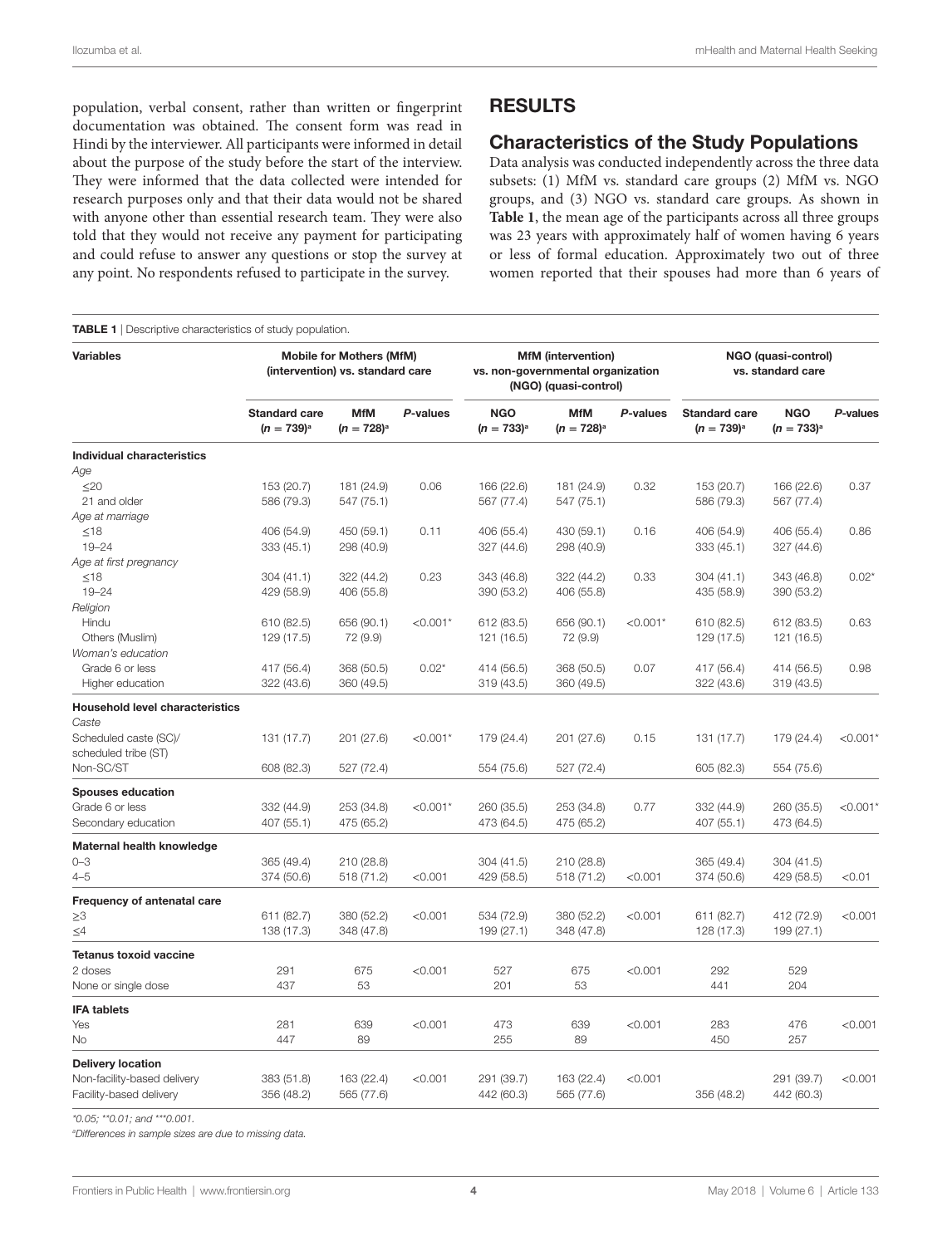formal education. There were no significant differences between the three groups on age at marriage and age at first pregnancy. All other variables showed significant differences with regards to sociodemographic characteristics.

#### Bivariate Analysis

At all three subsets, the odds of having a higher score on maternal health knowledge significantly increased when comparing intervention with control (MfM vs. standard care, NGO vs. standard care, and MfM vs. NGO) (see **[Table 2](#page-4-0)**). In the first subset (MfM vs. standard care), the increase in maternal health knowledge was significantly associated with all independent predictors except religion. In the subset of MfM vs. NGO, the increase in maternal health knowledge was significantly associated with all independent predictors except higher education and religion. Comparisons of caste within each group did not yield any significant results.

Women in the MfM group were more likely to attend four or more ANC visits than those in the standard care group [odds ratio (OR), 1.36; 95% CI, 1.30, 1.42] and those in the NGO group (OR, 1.23; 95% CI, 1.17, 1.29) (**[Table 3](#page-5-0)**). In addition, those in the NGO group also had higher odds of attending four or more ANC visits than the standard care group (OR, 1.10; 95% CI, 1.06, 1.15). At all subsets, women who belonged to a non-SC/ST caste were significantly more likely to attend ANC compared with

women within SC/ST caste. At two subsets (MfM vs. standard care and MfM vs. NGO), women younger than 20 were more likely to attend ANC compared with those older than 20. At two subsets (MfM vs. NGO and NGO vs. standard care), women with higher educational levels and a spouse with higher education were more likely to utilize ANC services compared with women with lower educational levels and a spouse with lower education, respectively.

The odds of a woman in the MfM group delivering at a health center were significantly higher than the odds of women in the standard care group (OR, 1.34 95% CI, 1.28, 1.41) and NGO group (OR, 1.19; 95% CI, 1.13, 1.25) (**[Table 4](#page-6-0)**). At all three subsets, women getting married before the age of 18, having higher education and belonging to a non-SC/ST tribe were significantly associated with delivering at a health facility compared with women getting married after the age of 18, having lower education, and belonging to an SC/ST tribe. In the MfM vs. NGO subset, religion (OR, 1.13, 95% CI, 1.07, 1.19) and education of the spouse (OR, 1.17, 95% CI, 1.12, 1.23) were also significantly associated with higher odds of women to deliver at a health facility.

#### Multivariable Analysis

Although multivariable models were built independently for the three main outcomes comparing the three-analysis groups,

#### <span id="page-4-0"></span>**TABLE 2** | Bivariate associations between independent variables and maternal health knowledge.

|                                           | Higher scores in maternal health knowledge                               |                                                                                                   |              |                                                      |              |                 |
|-------------------------------------------|--------------------------------------------------------------------------|---------------------------------------------------------------------------------------------------|--------------|------------------------------------------------------|--------------|-----------------|
|                                           | <b>Mobile for Mothers</b><br>(MfM) (intervention)<br>vs. standard subset | <b>MfM</b> (intervention)<br>vs. non-governmental<br>organization (NGO)<br>(quasi-control) subset |              | <b>NGO</b><br>(quasi-control)<br>vs. standard subset |              |                 |
|                                           | Odds ratio (OR)                                                          | 95% Confidence interval (CI)                                                                      | <b>OR</b>    | 95% CI                                               | <b>OR</b>    | 95% CI          |
| <b>Blocks</b>                             |                                                                          |                                                                                                   |              |                                                      |              |                 |
| Intervention                              | 1.23                                                                     | $1.17, 1.29***$                                                                                   | 1.13         | $1.08, 1.19***$                                      | 1.08         | $1.03, 1.14***$ |
| Control                                   | $1.00$ (ref)                                                             |                                                                                                   | $1.00$ (ref) | -                                                    | $1.00$ (ref) |                 |
| Age (in years)                            |                                                                          |                                                                                                   |              |                                                      |              |                 |
| $<$ 20                                    | 1.08                                                                     | $1.02, 1.15**$                                                                                    | 1.08         | $1.02, 1.15***$                                      | 1.04         | 0.98, 1.11      |
| >21                                       | $1.00$ (ref)                                                             |                                                                                                   | $1.00$ (ref) |                                                      | $1.00$ (ref) |                 |
| Age at marriage (in years)                |                                                                          |                                                                                                   |              |                                                      |              |                 |
| $<$ 18                                    | 1.05                                                                     | $1.00, 1.11**$                                                                                    | 0.95         | $0.90, 0.99**$                                       | 1.02         | 0.97, 1.07      |
| >19                                       | $1.00$ (ref)                                                             |                                                                                                   | $1.00$ (ref) | $\overline{\phantom{0}}$                             | $1.00$ (ref) |                 |
| <b>Education</b>                          |                                                                          |                                                                                                   |              |                                                      |              |                 |
| Grade 6 or less                           | $1.00$ (ref)                                                             |                                                                                                   | $1.00$ (ref) | $\qquad \qquad -$                                    | $1.00$ (ref) |                 |
| Higher education                          | 1.23                                                                     | $1.17, 1.29***$                                                                                   | 1.20         | $1.14, 1.25***$                                      | 1.26         | $1.19, 1.32***$ |
| Caste                                     |                                                                          |                                                                                                   |              |                                                      |              |                 |
| Scheduled caste (SC)/scheduled tribe (ST) | $1.00$ (ref)                                                             |                                                                                                   | $1.00$ (ref) |                                                      | $1.00$ (ref) |                 |
| Non-SC/ST                                 | 1.08                                                                     | $0.12, 1.15***$                                                                                   | 1.26         | $1.19, 1.33***$                                      | 1.13         | $1.06, 1.20***$ |
| Religion                                  |                                                                          |                                                                                                   |              |                                                      |              |                 |
| Hindu                                     | $1.00$ (ref)                                                             |                                                                                                   | $1.00$ (ref) |                                                      | $1.00$ (ref) |                 |
| Other religions                           | 1.04                                                                     | 0.97, 1.12                                                                                        | 0.99         | 0.92, 1.06                                           | 0.98         | 0.92, 1.05      |
| <b>Spouses education</b>                  |                                                                          |                                                                                                   |              |                                                      |              |                 |
| Grade 6 or less                           | $1.00$ (ref)                                                             |                                                                                                   | $1.00$ (ref) | $\qquad \qquad -$                                    | $1.00$ (ref) |                 |
| Higher education                          | 1.33                                                                     | $1.26, 1.39***$                                                                                   | 1.22         | 1.15, 1.28                                           | 1.29         | $1.23, 1.36***$ |

*\*0.05; \*\*0.01; and \*\*\*0.001.*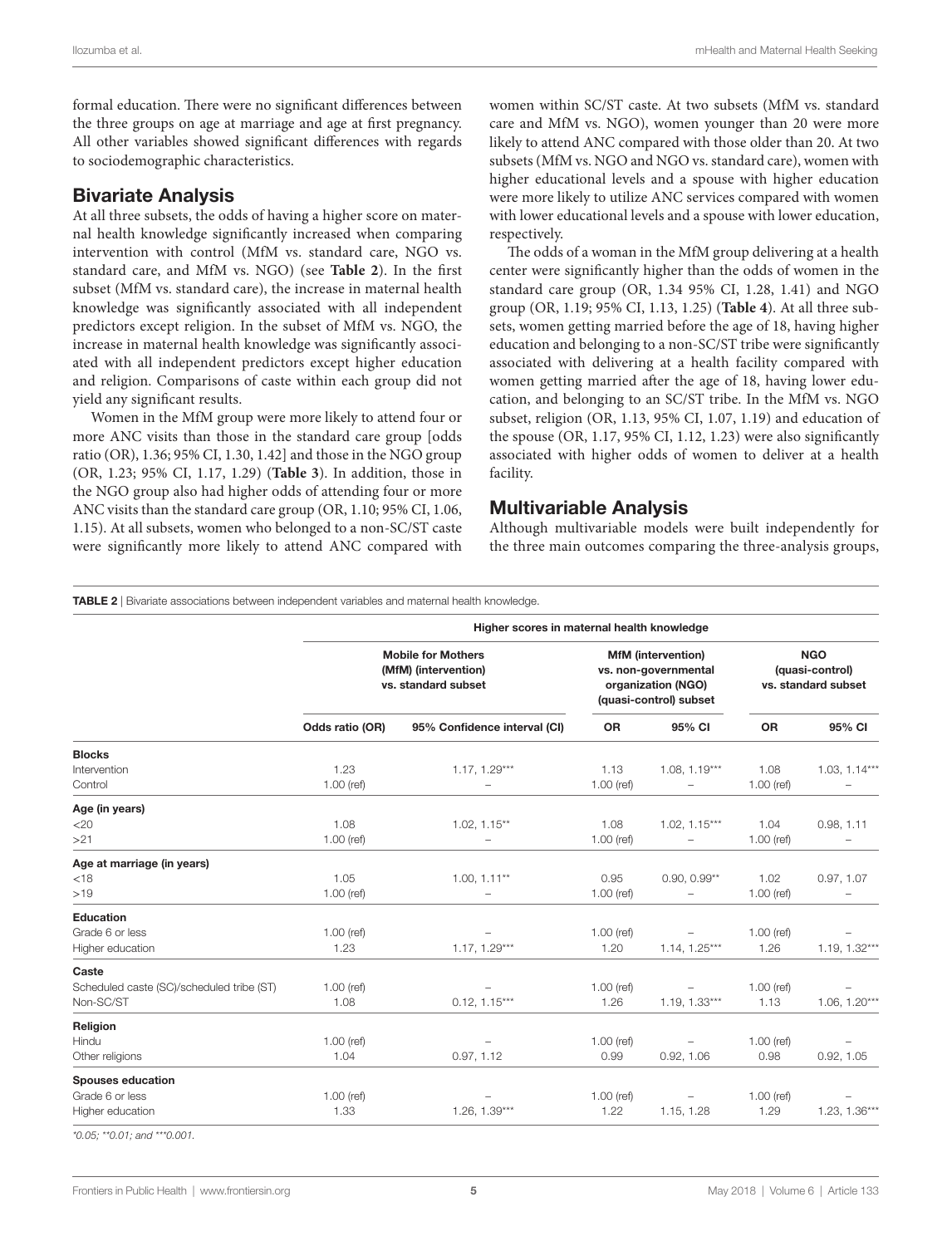<span id="page-5-0"></span>TABLE 3 | Bivariate analysis: association between individual and household characteristics as covariates, group as a primary study variable and ANC attendance outcome.

|                                           | Attending 4 or more antenatal care visits                                |                                                                                                   |              |                                                      |              |                 |
|-------------------------------------------|--------------------------------------------------------------------------|---------------------------------------------------------------------------------------------------|--------------|------------------------------------------------------|--------------|-----------------|
|                                           | <b>Mobile for Mothers</b><br>(MfM) (intervention)<br>vs. standard subset | <b>MfM</b> (intervention)<br>vs. non-governmental<br>organization (NGO)<br>(quasi-control) subset |              | <b>NGO</b><br>(quasi-control)<br>vs. standard subset |              |                 |
|                                           | Odds ratio (OR)                                                          | 95% Confidence interval (CI)                                                                      | OR           | 95% CI                                               | OR           | 95% CI          |
| <b>Blocks</b>                             |                                                                          |                                                                                                   |              |                                                      |              |                 |
| Intervention<br>Control                   | 1.36<br>ref                                                              | $1.30, 1.42***$                                                                                   | 1.23         | $1.17, 1.29***$                                      | 1.10         | $1.06, 1.15***$ |
| Age (in years)                            |                                                                          |                                                                                                   |              |                                                      |              |                 |
| $<$ 20                                    | 1.06                                                                     | $1.00, 1.12**$                                                                                    | 1.07         | 0.96, 1.06                                           | 1.04         | 0.99, 1.11      |
| >21                                       | $1.00$ (ref)                                                             | $\overline{\phantom{0}}$                                                                          | $1.00$ (ref) | -                                                    | $1.00$ (ref) |                 |
| Age at marriage (in years)                |                                                                          |                                                                                                   |              |                                                      |              |                 |
| $<$ 18                                    | 1.07                                                                     | $1.02, 1.12**$                                                                                    | 1.01         | $-0.04, 0.06$                                        | 0.98         | 0.94, 1.02      |
| >19                                       | $1.00$ (ref)                                                             | $\overline{\phantom{0}}$                                                                          | $1.00$ (ref) | $\overline{\phantom{0}}$                             | $1.00$ (ref) |                 |
| <b>Education</b>                          |                                                                          |                                                                                                   |              |                                                      |              |                 |
| Grade 6 or less                           | $1.00$ (ref)                                                             |                                                                                                   | $1.00$ (ref) |                                                      | $1.00$ (ref) |                 |
| Higher education                          | 0.98                                                                     | 0.94, 1.03                                                                                        | 1.09         | $1.03, 1.15***$                                      | 1.05         | $1.01, 1.10**$  |
| Caste                                     |                                                                          |                                                                                                   |              |                                                      |              |                 |
| Scheduled caste (SC)/scheduled tribe (ST) | $1.00$ (ref)                                                             |                                                                                                   | $1.00$ (ref) | $\overline{\phantom{0}}$                             | $1.00$ (ref) |                 |
| Non-SC/ST                                 | 1.05                                                                     | $1.00, 1.11*$                                                                                     | 1.11         | $1.05, 1.17***$                                      | 1.13         | $1.07, 1.19***$ |
| Religion                                  |                                                                          |                                                                                                   |              |                                                      |              |                 |
| Hindu                                     | $1.00$ (ref)                                                             |                                                                                                   | $1.00$ (ref) | $\overline{\phantom{a}}$                             | $1.00$ (ref) |                 |
| Other religions                           | 0.92                                                                     | 0.86, 0.98                                                                                        | 1.14         | 1.06, 1.23                                           | 1.02         | 0.96, 1.08      |
| <b>Spouses education</b>                  |                                                                          |                                                                                                   |              |                                                      |              |                 |
| Grade 6 or less                           | $1.00$ (ref)                                                             |                                                                                                   | $1.00$ (ref) | $\overline{\phantom{0}}$                             | $1.00$ (ref) |                 |
| Higher education                          | 1.01                                                                     | 0.97, 1.06                                                                                        | 1.09         | $1.03, 1.15***$                                      | 1.17         | $1.11, 1.23***$ |
|                                           |                                                                          |                                                                                                   |              |                                                      |              |                 |

*\*0.05; \*\*0.01; and \*\*\*0.001.*

*The bold fonts indicate higher level categories.*

there were similarities in the final models across groups. Across all three groups, higher maternal health knowledge, ANC attendance, and delivery at a health facility were most strongly associated with belonging in the intervention group (MfM and NGO).

At all three subsets, the adjusted odds of having a higher score on maternal health knowledge significantly increased with for types of interventions (NGO and MfM) when adjusting for the woman's education level, her caste and her spouse's education level and caste (MfM vs. NGO: OR, 1.14, 95% CI, 1.08, 1.19). For the MfM vs. standard care group, belonging to the intervention group, age at marriage, education, and spouses education were the most significant predictors of higher maternal health score (OR, 1.19, 95% CI, 1.13, 1.25).

Belonging to a non-SC/ST caste, belonging to a religion other than Hindu and being in the intervention group were the most significant predictors of attending ANC both against the NGO (OR, 1.22, 95% CI, 1.17, 1.28) and standard care group (OR, 1.38, 95% CI, 1.32, 1.44). The final model for all three groups regarding delivering at a health facility was the same, with belonging to the intervention group (MfM or NGO), having a higher level of education and belonging to a caste other than SC/ST being the most significant predictors of delivering at a health facility (**[Table 5](#page-6-1)**).

## **DISCUSSION**

This study showed that women in our MfM intervention group reported higher levels of maternal health knowledge than those in the NGO intervention or who received standard care. This is important because despite the growing number of mHealth programs utilized by CHW, there are a limited number of interventions examining the effects of such interventions on maternal health outcomes. The majority of the work on maternal health outcomes is focused on mHealth programs that target the pregnant woman as an end user ([16](#page-9-2)).

Maternal health knowledge in our study was measured as women reporting that they understood why they should receive specific types of maternal health services. While this result is encouraging, past research shows that maternal health knowledge is not directly correlated with maternal health practice [\(21](#page-9-7)). Maternal health knowledge is, however, the first step in a complex process of improving maternal health outcomes. Women's understanding of specific maternal health concepts, such as the need for proper nutrition and rest, hygiene during delivery, and danger signs, is essential in the prevention of maternal health complications ([22\)](#page-9-8).

In our study, women in the MfM intervention group were more likely to attend four or more ANC visits before delivery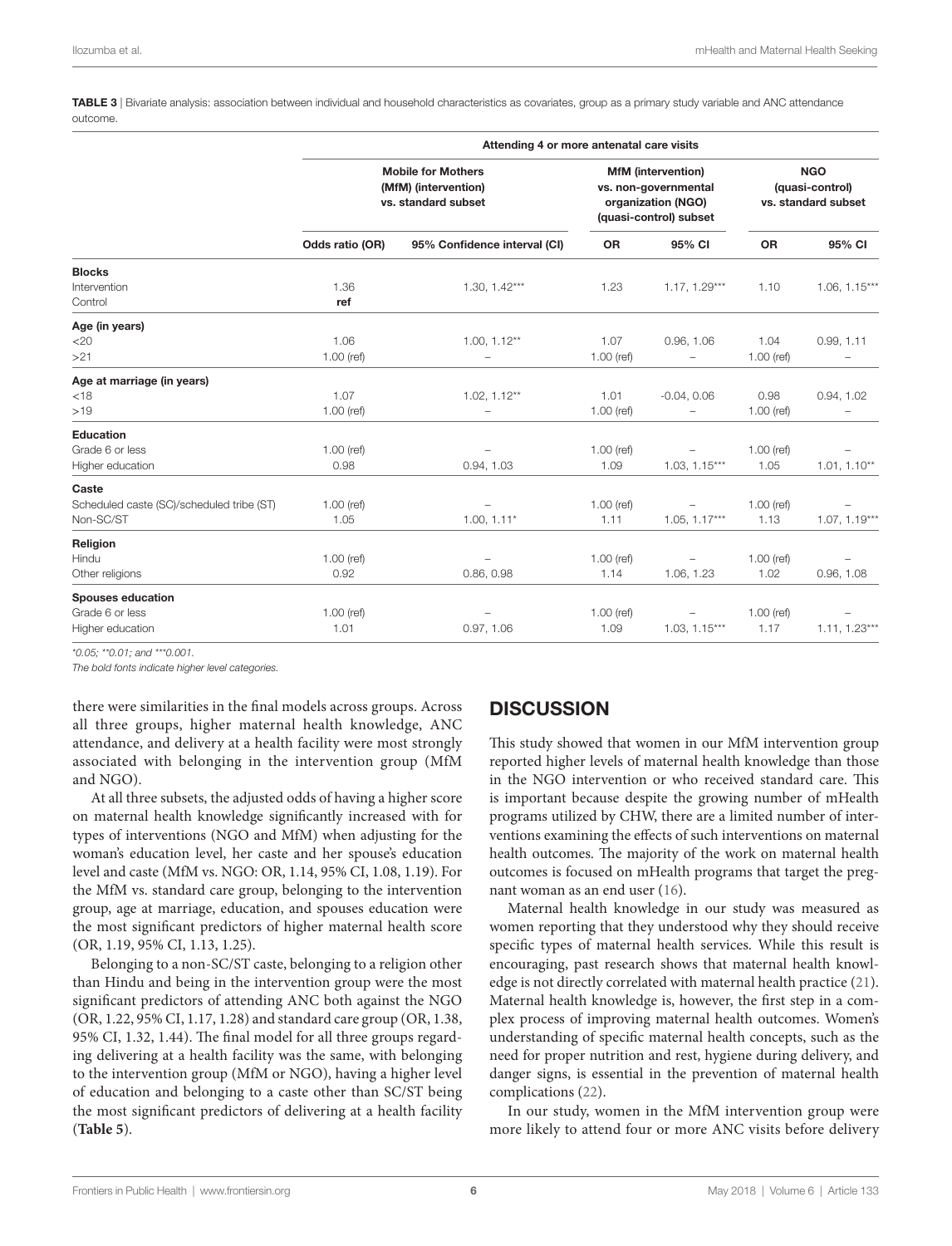<span id="page-6-0"></span>TABLE 4 | Bivariate analysis: association between individual and household characteristics as covariates, group as a primary study variable and delivery location outcome.

|                                           | Delivering at a health facility                                          |                                                                                                   |              |                                                      |              |                 |
|-------------------------------------------|--------------------------------------------------------------------------|---------------------------------------------------------------------------------------------------|--------------|------------------------------------------------------|--------------|-----------------|
|                                           | <b>Mobile for Mothers</b><br>(MfM) (intervention)<br>vs. standard subset | <b>MfM</b> (intervention)<br>vs. non-governmental<br>organization (NGO)<br>(quasi-control) subset |              | <b>NGO</b><br>(quasi-control)<br>vs. standard subset |              |                 |
|                                           | Odds ratio (OR)                                                          | 95% Confidence interval (CI)                                                                      | OR           | 95% CI                                               | OR           | 95% CI          |
| <b>Blocks</b>                             |                                                                          |                                                                                                   |              |                                                      |              |                 |
| Intervention                              | 1.34                                                                     | $1.28, 1.41***$                                                                                   | 1.19         | 1.13, 1.25                                           | 1.13         | 1.07, 1.19      |
| Control                                   | ref                                                                      |                                                                                                   |              |                                                      |              |                 |
| Age (in years)                            |                                                                          |                                                                                                   |              |                                                      |              |                 |
| < 19                                      | 1.05                                                                     | 0.98, 1.11                                                                                        | 1.07         | $1.02, 1.14**$                                       | 1.03         | 0.97, 1.10      |
| >35                                       | $1.00$ (ref)                                                             | $\overline{\phantom{0}}$                                                                          | $1.00$ (ref) | -                                                    | $1.00$ (ref) |                 |
| Age at marriage (in years)                |                                                                          |                                                                                                   |              |                                                      |              |                 |
| $<$ 18                                    | 0.95                                                                     | $0.91, 1.00*$                                                                                     | 0.93         | $0.89, 0.97***$                                      | 0.91         | $0.87, 0.96***$ |
| >19                                       | $1.00$ (ref)                                                             | L,                                                                                                | $1.00$ (ref) |                                                      | $1.00$ (ref) |                 |
| <b>Education</b>                          |                                                                          |                                                                                                   |              |                                                      |              |                 |
| Grade 6 or less                           | $1.00$ (ref)                                                             |                                                                                                   | $1.00$ (ref) | $\overline{\phantom{a}}$                             | $1.00$ (ref) |                 |
| Higher education                          | 1.16                                                                     | $1.11, 1.22***$                                                                                   | 1.20         | $1.15, 1.26***$                                      | 1.19         | $1.13, 1.25***$ |
| Caste                                     |                                                                          |                                                                                                   |              |                                                      |              |                 |
| Scheduled caste (SC)/scheduled tribe (ST) | $1.00$ (ref)                                                             |                                                                                                   | $1.00$ (ref) | $\overline{\phantom{a}}$                             | $1.00$ (ref) |                 |
| Non-SC/ST                                 | 1.12                                                                     | $1.05, 1.19***$                                                                                   | 1.13         | $1.07, 1.19***$                                      | 1.17         | $1.10, 1.24***$ |
| Religion                                  |                                                                          |                                                                                                   |              |                                                      |              |                 |
| Hindu                                     | $1.00$ (ref)                                                             | -                                                                                                 | $1.00$ (ref) | $\overline{\phantom{a}}$                             | $1.00$ (ref) |                 |
| Other religions                           | 1.04                                                                     | 0.96, 1.11                                                                                        | 1.15         | $1.07, 1.23***$                                      | 1.03         | 0.96, 1.10      |
| <b>Spouses education</b>                  |                                                                          |                                                                                                   |              |                                                      |              |                 |
| Grade 6 or less                           | $1.00$ (ref)                                                             |                                                                                                   | $1.00$ (ref) | $\overline{\phantom{m}}$                             | $1.00$ (ref) |                 |
| Higher education                          | 1.14                                                                     | 1.09, 1.20                                                                                        | 1.17         | $1.12, 1.23***$                                      | 1.17         | $1.11, 1.23***$ |
|                                           |                                                                          |                                                                                                   |              |                                                      |              |                 |

*\*0.05; \*\*0.01; and \*\*\*0.001.*

*The bold fonts indicate higher level categories.*

<span id="page-6-1"></span>TABLE 5 | Backward step-wise multivariable logistic regression analysis of significant factor association with higher maternal health knowledge, attending four or more antenatal care (ANC) visits, and delivering at a health facility among members of the three subsets.

|                                | Mobile for Mothers (MfM) (intervention)<br>vs. standard care subset<br>Adjusted odds ratio (AOR)<br>[95% confidence interval (CI)] | MfM (intervention) vs. non-governmental<br>organization (NGO) (quasi-control) subset<br><b>AOR (95% CI)</b> | NGO (quasi-control)<br>vs. standard care subset<br>AOR (95% CI) |
|--------------------------------|------------------------------------------------------------------------------------------------------------------------------------|-------------------------------------------------------------------------------------------------------------|-----------------------------------------------------------------|
|                                | Higher maternal health knowledge                                                                                                   |                                                                                                             |                                                                 |
| Intervention                   | 1.19(1.13, 1.25)                                                                                                                   | 1.14(1.08, 1.19)                                                                                            | 1.06(1.01, 1.12)                                                |
| Control                        | $1.00$ (ref)                                                                                                                       | $1.00$ (ref)                                                                                                | $1.00$ (ref)                                                    |
| Adjusted for                   | Age at marriage, education, and spouses<br>education                                                                               | Education, caste, and spouses<br>education                                                                  | Age at marriage, education, and spouses<br>education            |
|                                | Attended 4 or more ANC attendance                                                                                                  |                                                                                                             |                                                                 |
| Intervention                   | 1.38 (1.32, 1.44)                                                                                                                  | 1.22 (1.17, 1.28)                                                                                           | 1.11(1.06, 1.16)                                                |
| Control                        | $1.00$ (ref)                                                                                                                       | $1.00$ (ref)                                                                                                | $1.00$ (ref)                                                    |
| Adjusted for                   | Caste and religion                                                                                                                 | Caste and religion                                                                                          | Caste                                                           |
| Delivered at a health facility |                                                                                                                                    |                                                                                                             |                                                                 |
| Intervention                   | 1.35 (1.29, 1.42)                                                                                                                  | 1.18(1.12, 1.24)                                                                                            | 1.14(1.08, 1.20)                                                |
| Control                        |                                                                                                                                    |                                                                                                             |                                                                 |
| Adjusted for                   | Caste and education                                                                                                                | Caste and education                                                                                         | Caste and education                                             |
|                                |                                                                                                                                    |                                                                                                             |                                                                 |

*The bold fonts indicate higher level categories.*

than women in the NGO or standard care group. It is important to note that while this finding is positive, overall ANC attendance in our study remained low, with the MfM group reporting about one in two women attending four or more ANC sessions. However, in the NGO and standard care groups only about one

in four women had four or more ANC visits. These numbers remain suboptimal when compared with international recommendations [\(6](#page-8-5)). It is important to note that while the most recent WHO recommendations have set eight ANC visits as the standard care, in countries like India achieving 100%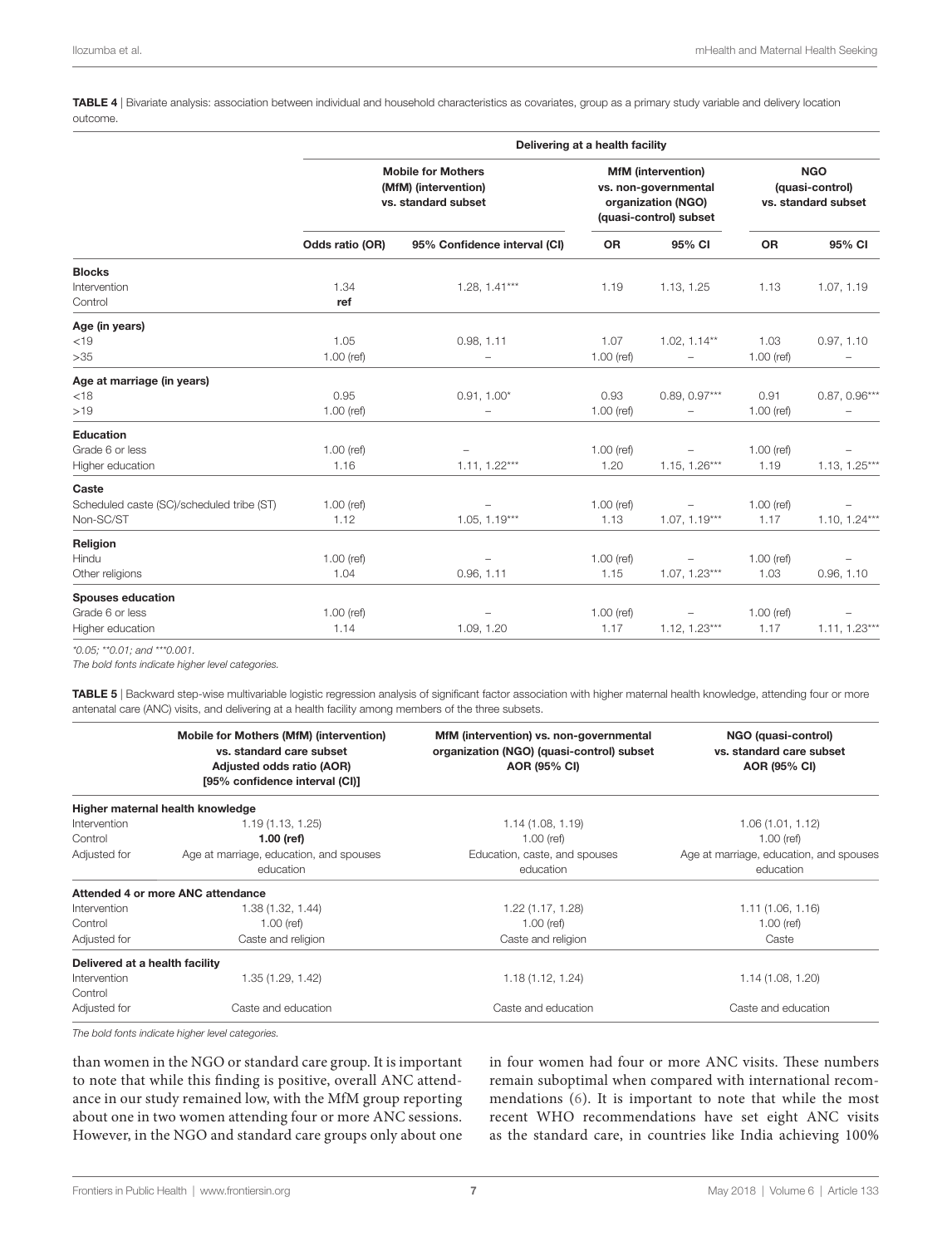attendance of four ANC visits by pregnant women has proved elusive.

While the MfM intervention group showed a higher likelihood of delivering in a health facility, approximately 50% of all participants reported utilizing health-care facilities for delivery. This finding highlights the importance of contextual factors in improving pregnant women's utilization of services. While the mobile application provides the necessary knowledge to ensure women are informed about the need to deliver at the health facility it does not address factors such as women's autonomy or health system constraints [\(23](#page-9-9), [24](#page-9-10)). The study area, like many rural parts of India and other LMICs, has a limited number of health facilities that are frequently situated too far away from communities. Shortages of necessary health professionals, equipment, and drugs are not uncommon. Past research also shows that bribes are frequently requested from women and their families at health facilities. These factors and others, which ultimately contribute to low levels of facility-based delivery, cannot be overcome by mHealth technologies, such as MfM.

After adjusting for sociodemographic factors like age of the mother, educational level of the father, other than belonging to an intervention group (MfM or NGO) caste was the most reoccurring predictor of maternal health knowledge, attending ANC and delivering at a health facility. The significance of caste to maternal health outcomes has been highlighted in past research. One study found that women who were Muslim of non-STs were more likely to receive ANC [\(14](#page-9-11)). In our study, belonging to a no SC/ST caste and not being Hindu were significantly correlated with delivering at a health facility. Other studies, including statewide analysis revealed that while lower caste was correlated to delivery at a health facility in one state, in other states it was associated with poorer maternal health service utilization ([16\)](#page-9-2). The variations in maternal service utilization based on caste and the impact of social exclusion remain under-explored in health research. The caste system in India is entrenched and has remained resistant to change. There are reports of disrespectful childbirth and treatment in general by health professionals for women belonging to SC or tribes [\(25,](#page-9-12) [26](#page-9-13)).

Age while significant in bivariate analysis was not correlated to any of the health outcomes when other factors were controlled for. In India, there is evidence that women between the ages of 25 and 34 utilize ANC at higher rates than other age groups [\(15](#page-9-1)). Our study does not report similar findings, probably due to the fact that the average age of the women surveyed was 23 years old. This relatively homogenous age distribution could be related to our finding that that being younger than 20 years old was correlated with better ANC attendance. However, our findings were in line with prior research that found women younger than 24 were more likely to deliver their babies at health facilities as compared with other age groups [\(15\)](#page-9-1). However, when we controlled for other variables, age was not significantly associated with delivering at a health facility. Delivering at health facility has been related to parity, that is, the number of children increases the utilization of health facilities for delivery tends to decrease ([15\)](#page-9-1). Considering the average age of marriage in our sample was 17 years old, and the average age at interview time was 23 years old, our sample can reasonably be expected to have lower parity.

Our results provide an interesting counterpoint to prior research that highlighted that disenfranchised women (including women who lived in rural areas, belonging to lower social economic class, and were illiterate) may have less access to mHealth ([15](#page-9-1)). These studies mostly focused on intervention where women directly received text messages from a central source. In such a situation, the ability of a woman to operate the mobile phone and read the text message becomes more significant. This study investigated outcomes on women who were in similar rural and resource-poor settings. Yet, we find that mHealth still had a significant effect. We suggest that the utilization of the mHealth application by CHWs could have been an important factor—the CHWs served as an intermediary to the understanding of the mother. This could be because the existing knowledge and training of the CHW would enable them to use the mobile application more easily than a woman in their community. Another possibility could be that the women received the messages in the presence of the CHW, providing opportunities for questioning and clarification. Although more research is needed, we believe that our study results suggest that the CHW as an end user of the intervention could have a positive effect on maternal health outcomes.

#### Limitations

This study answers an important question about the future of mHealth interventions for maternal health. There are, however, limitations related to study design and methodology. We were unable to conduct pre- and post-intervention analysis. Although a baseline household survey was conducted at the start of the intervention, repeated measures were not performed on the same individuals making the data unusable for complex analysis. This has possible implications for the study results presented in this study, including the possibility that although the groups were similar on sociodemographics, there might have already been differences in the outcome measures of maternal health knowledge; ANC attendance and delivery at health facilities at baseline. However, the comparatively large sample size for an mHealth study and the quasi-experimental design lend credence to the validity of our results. There were also additional limitations in regards to the omission of potentially relevant indicators, as relative distance of health service centers and parity was not collected. However, the three geographical locations for the study were also chosen based on their similarity with respect to sociodemographics and access to health-care facilities. In addition, the survey instrument was created in consultation with experts and pilot tested before use; however, it was not validated. This lack of validation is particularly related to the accuracy of the maternal health knowledge variable as a sufficient measure of true knowledge.

### Implications for Research/Practice/Policy

In the last couple of years, more studies are emerging which show the effect of mHealth on multiple aspects of maternal health outcomes. This study contributes to that by providing evidence that mHealth can lead to better uptake of maternal health services. However, the study results also showed that the NGO programs which were not mHealth based were also correlated to greater likelihood of ANC attendance and delivery at a health facility, albeit at a lower rate.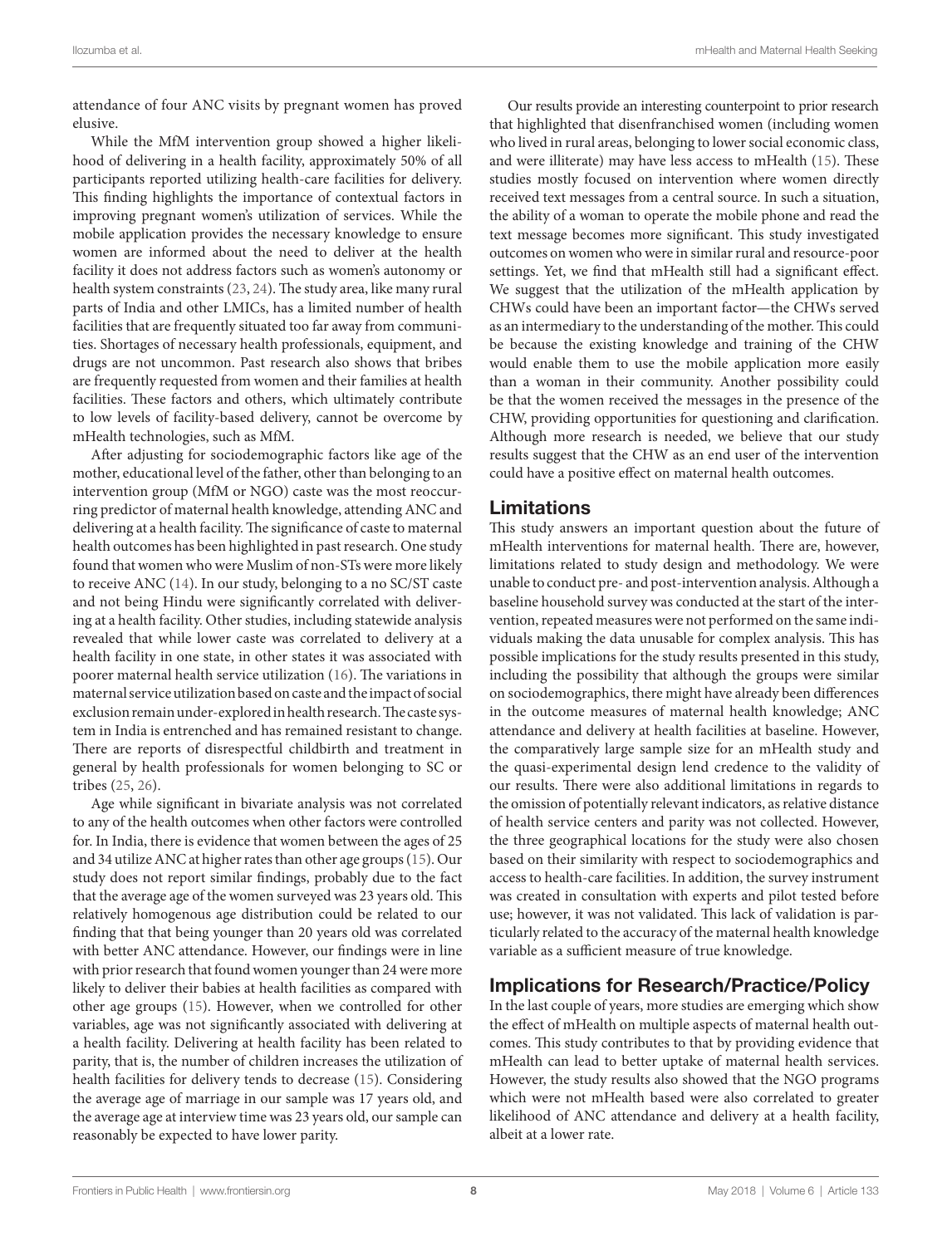It is important for future research to consider not only sociodemographic characteristics of women and family in relation to maternal health outcomes but also those of the CHWs. In a setting like India, where home visits by CHWs are an intervention on their own, and in our case were the NGO provided additional interventions, small-scale theater, male engagement meetings, and training of CHWs, a question of attribution arises. Future research needs to ask questions about the specific contributions of the mHealth interventions. Related to this question is the need for cost effectiveness studies on the utilization of mHealth over none technological maternal health interventions. Further research, particularly qualitative, is needed to understand external factors that impact the results of similar mHealth interventions.

### **CONCLUSION**

Our results show that mHealth had a significant effect on higher levels of maternal health knowledge, increased attendance of ANC and delivering at a health facility among the participants. The MfM intervention led to statistically significant differences in maternal health knowledge, ANC attendance, and delivery at a health institution. The evidence from this study makes a strong case for the application of similar mHealth interventions in LMICs. However, the strong influence of caste on all three of these maternal health outcomes suggests the importance of cultural context in the development of interventions. CHW utilized mHealth interventions can be effective at circumventing the effects of maternal literacy; however, they operate within a sociocultural context, that must be taken into account in program design.

### ETHICS STATEMENT

Ethical approval for this study was obtained from the Institutional Review Board-Center for Media Studies, New Delhi, India. With consideration to the low literacy level among the study population, verbal consent, rather than documentation was obtained.

#### **REFERENCES**

- <span id="page-8-0"></span>1. International Telecommunication Union. *ICT Facts & Figures*. Geneva (2015). Available from: [https://www.itu.int/en/ITU-D/Statistics/Documents/facts/](https://www.itu.int/en/ITU-D/Statistics/Documents/facts/ICTFactsFigures2015.pdf) [ICTFactsFigures2015.pdf](https://www.itu.int/en/ITU-D/Statistics/Documents/facts/ICTFactsFigures2015.pdf) (Accessed: January 12, 2017).
- <span id="page-8-2"></span>2. International Telecommunication Union. *ICT Facts and Figures 2016*. Geneva (2016). Available from: [http://www.itu.int/en/ITU-D/Statistics/Documents/](http://www.itu.int/en/ITU-D/Statistics/Documents/facts/ICTFactsFigures2016.pdf) [facts/ICTFactsFigures2016.pdf](http://www.itu.int/en/ITU-D/Statistics/Documents/facts/ICTFactsFigures2016.pdf) (Accessed: January 12, 2017).
- <span id="page-8-1"></span>3. UNDP. *Human Development Report 2015: Work for Human Development*. New York (2015). Available from: [http://hdr.undp.org/sites/default/files/2015\\_](http://hdr.undp.org/sites/default/files/2015_human_development_report.pdf) [human\\_development\\_report.pdf](http://hdr.undp.org/sites/default/files/2015_human_development_report.pdf) (Accessed: March 1, 2017).
- <span id="page-8-3"></span>4. Philbrick WC. *mHealth and MNCH: State of the Evidence. Trends, Gaps, Stakeholder Needs, and Opportunities for Future Research on the Use of Mobile Technology to Improve Maternal, Newborn, and Child Health*. (2013). Available from: [https://](https://www.gfmer.ch/mhealth/coursefiles2013/mhealthmnch-evidence-final.pdf) [www.gfmer.ch/mhealth/coursefiles2013/mhealthmnch-evidence-final.pdf](https://www.gfmer.ch/mhealth/coursefiles2013/mhealthmnch-evidence-final.pdf) (Accessed: January 12, 2017).
- <span id="page-8-4"></span>5. Qiang CZ, Yamamichi M, Hausman V, Altman D. *Mobile Applications for the Health Sector*. Washington (2011). Available from: [http://siteresources.worldbank.](http://siteresources.worldbank.org/INFORMATIONANDCOMMUNICATIONANDTECHNOLOGIES/Resources/mHealth_report.pdf) [org/INFORMATIONANDCOMMUNICATIONANDTECHNOLOGIES/](http://siteresources.worldbank.org/INFORMATIONANDCOMMUNICATIONANDTECHNOLOGIES/Resources/mHealth_report.pdf) [Resources/mHealth\\_report.pdf](http://siteresources.worldbank.org/INFORMATIONANDCOMMUNICATIONANDTECHNOLOGIES/Resources/mHealth_report.pdf) (Accessed: February 10, 2017).
- <span id="page-8-5"></span>6. WHO. *Trends in Maternal Mortality: 1990 to 2015: Estimates by WHO, UNICEF, UNFPA, World Bank Group and the United Nations Population*

The consent form was read in Hindi by the interviewer. All participants were informed in detail about the purpose of the study before the start of the interview. They were informed that their participation was voluntary and that they had the right to skip questions they felt uncomfortable with or stop answering at any time. Identifying information such as names or addresses was not collected to protect participant confidentiality. There were no psychological or social risks involved in participation in this study. They were informed that the data collected were intended for research purposes only and that their data would not be shared with anyone other than essential research team.

### AUTHOR CONTRIBUTIONS

Conceptualized the paper, searched literature, performed statistical analysis, and drafted the manuscript: OI. Intervention conception and design: LL and MC. Made critical revisions to the paper: OI, SVB, MD, LL, MC, and JB. Supervised the study: SVB, MD, and JB. All the authors read and approved the final manuscript.

#### ACKNOWLEDGMENTS

We appreciate the efforts of the NEEDS staff, particularly Tanmoy Saha, in coordinating the implementation of MfM and the coordination of data collection. We are grateful for the consultations of Veerle Vanlerberghe and Lana Meiqari on the quantitative analysis. We also thank the data collectors, field supervisors, and study participants.

### FUNDING

Funding for this study was made possible by the Erasmus Mundus Joint Doctorate Fellowship, Framework Partnership Agreement 2013-0039, Specific Grant Agreement 2014-0681 (EMJD FPA 2013-0039, SGA 2014-0681) received by OI. Funds were also received through a Share-Net Small Grants program.

<span id="page-8-6"></span>*Division*. Geneva (2015). Available at: [http://apps.who.int/iris/bitstream/](http://apps.who.int/iris/bitstream/10665/194254/1/9789241565141_eng.pdf) [10665/194254/1/9789241565141\\_eng.pdf](http://apps.who.int/iris/bitstream/10665/194254/1/9789241565141_eng.pdf) (Accessed: June 15, 2016).

- 7. United Nations. *The Millennium Development Goals Report*. (2015). Available at: [http://www.un.org/millenniumgoals/2015\\_MDG\\_Report/pdf/MDG](http://www.un.org/millenniumgoals/2015_MDG_Report/pdf/MDG) 2015 rev (July 1).pdf (Accessed: January 19, 2017).
- <span id="page-8-7"></span>8. Labrique AB, Vasudevan L, Kochi E, Fabricant R, Mehl G. mHealth innovations as health system strengthening tools: 12 common applications and a visual framework. *Glob Health Sci Pract* (2013) 1:160–71. doi[:10.9745/](https://doi.org/10.9745/GHSP-D-13-00031) [GHSP-D-13-00031](https://doi.org/10.9745/GHSP-D-13-00031)
- <span id="page-8-8"></span>9. Tulenko K, Møgedal S, Afzal MM, Frymus D, Oshin A, Pate M, et al. Policy & practice community health workers for universal health-care coverage: from fragmentation to synergy. *Bull World Health Organ* (2013) 91:847–52. doi:[10.2471/BLT.13.118745](https://doi.org/10.2471/BLT.13.118745)
- 10. Sundararaman T, Ved R, Gupta G, Samatha M. Determinants of functionality and effectiveness of community health workers: results from evaluation of ASHA program in eight Indian states. *BMC Proc* (2012) 6:O30. doi[:10.1186/1753-](https://doi.org/10.1186/1753-6561-6-S5-O30) [6561-6-S5-O30](https://doi.org/10.1186/1753-6561-6-S5-O30)
- <span id="page-8-9"></span>11. Lewin S, Munabi-Babigumira S, Glenton C, Daniels K, Bosch-Capblanch X, van Wyk BE, et al. Lay health workers in primary and community health care for maternal and child health and the management of infectious diseases. *Cochrane Database Syst Rev* (2010) 3:CD004015. doi:[10.1002/14651858.](https://doi.org/10.1002/14651858.CD004015.pub3) [CD004015.pub3](https://doi.org/10.1002/14651858.CD004015.pub3)